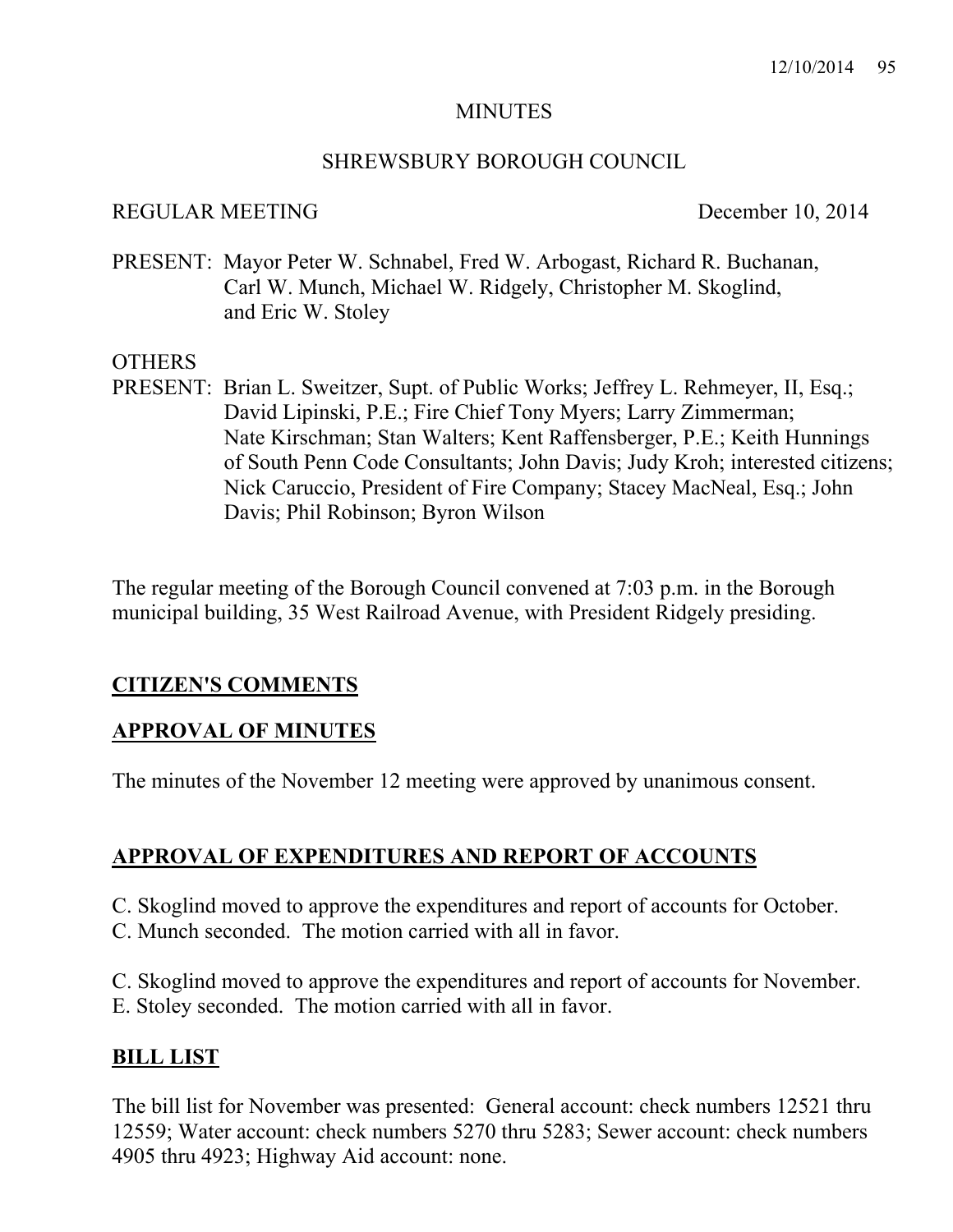- C. Skoglind moved to approve the bill list for November, 2014.
- F. Arbogast seconded. The motion carried with all in favor.

# **APPROVAL OF PAYROLL REGISTER**

- C. Skoglind moved to approve the November 10 and 24 payroll registers.
- E. Stoley seconded. The motion carried with all in favor.

# **SUBDIVISION & LAND DEVELOPMENT**

## Heathcote Glen II Bond Reduction

Eng. Lipinski concurs and recommends the bond can be reduced from \$48,252.60 to a new amount of \$30,168.60.

E. Stoley moved to reduce the bond for Heathcote Glen II to a new amount of \$30,168.60. R. Buchanan seconded. The motion carried with all in favor.

# AutoZone Driveway/Grading, 95 East Forrest Avenue

Three months ago, Daniel Thornton, P.E., of TRG, was present with a proposed driveway HOP plan. The applicant was asked to move the driveway further to the west so the leftturn lane would not be shortened as much. The sides of the lot nearest Route 851 would be even with the adjoining property owners and then a retaining wall would start about half way back with a four to five foot retaining wall all the way across in the rear of the proposed building area. The applicant was told on more than one occasion that the prior grading plan showing the maximum changes of six feet was all the further it could go. The proposed Autozone store is now the parcel on the left with a lower-impact, smaller store proposed for the parcel on the right, to the east. That store would use a minimum use driveway across the lot on the left. Autozone requires a certain footprint for each store and the applicant was asked why it pursued this parcel given the physical circumstances (slope of the lot and turning lane) and zoning requirements.

Last month, it was stated that Council does not want a right turn only. Council also felt that if this parcel is allowed a grade increase, the lot next door could ask for the same relief. The applicant stated that the lot cannot be used effectively without raising the grade.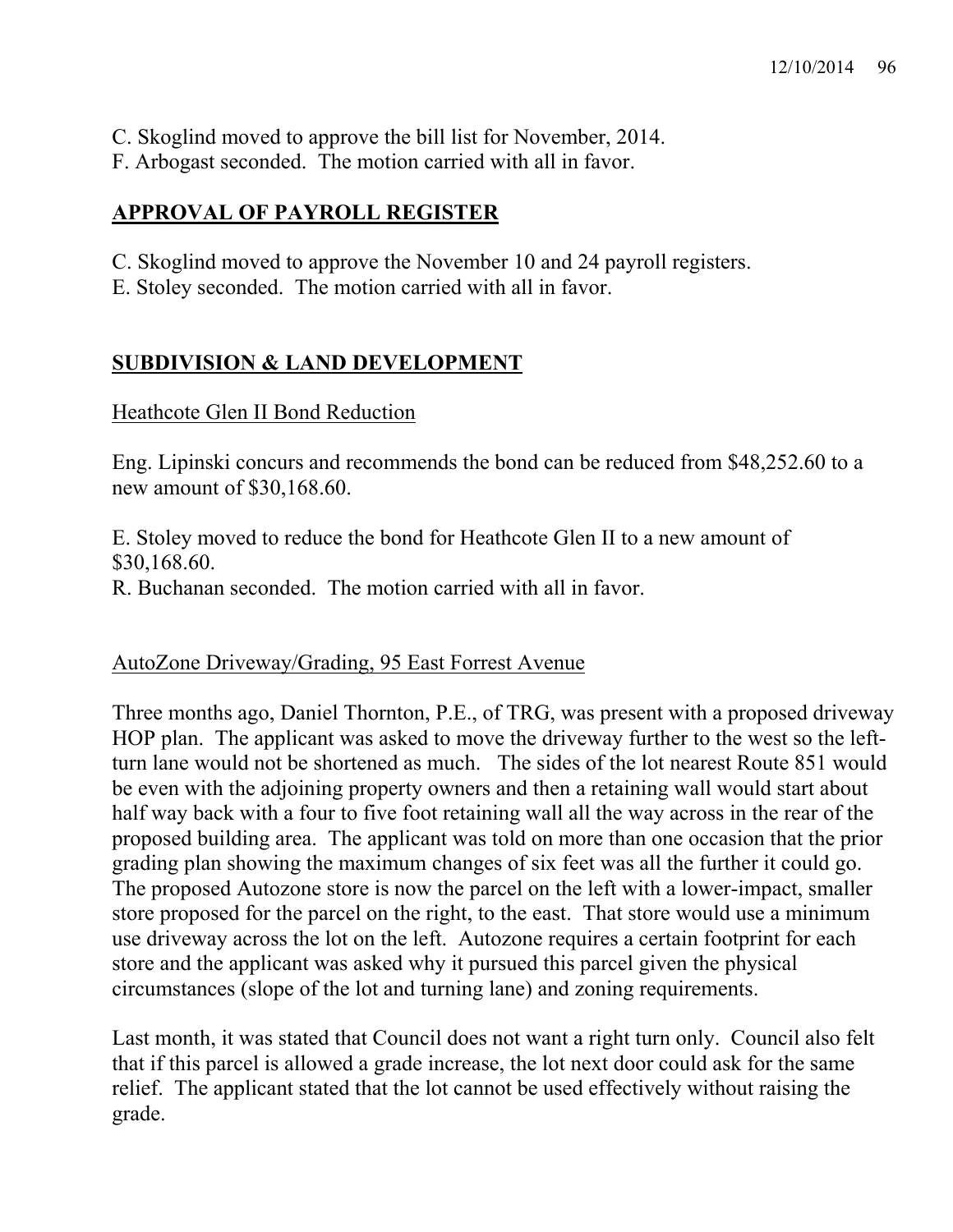The applicant was asked to work with the Borough's engineer and come back with a plan making the grade as low as it can and increasing the driveway grade and decreasing the wall. Residents on Westview Drive up to Kelly Drive along with the adjoining business neighbors were invited to the meeting.

Atty. Stacey MacNeal stated that due to the lot being below the roadway grade, six feet of fill was added and it is still below the roadway depth. The applicant's engineer has redone the grading plan and the driveway is at a 13% slope, which they feel is the maximum height for safe access. There will be a small retaining wall at the rear corner of three feet and the rear wall is now at five feet. The rear wall will be 60 feet from the back property line. The proposed building will be just under 20 feet high. Fast growing evergreen trees will be planted to shield the building from previously developed residential properties to the north, possibly Australian Pine. They are proposing a note on the plan giving notice that lot 2 must go through the land development process and that if the amount of traffic exceeds that contemplated by the current study, then another study must be performed and approved by the Borough. It was discussed that a note also be added that lot 2 cannot be regraded again as it also includes the six feet of added fill. The applicant was reminded that when the existing six feet grading plan was approved, applicant's representatives were told no more grading would be approved and that developers can't keep creating situations where Council needs to be asked to correct problems created by developers. With the exception of the Wendy's restaurant at 71 E. Forrest Avenue, all other lots along East Forrest Avenue were developed with the existing topography. Resident John Lepore, 120 Westview Drive, asked about the height of the trees to be planted, lighting and property values. Resident Fred Krause, of 106 Westview Drive, was concerned about the building, tire changing, noise, and hours. At this point, Atty. MacNeal asked that she have a caucus with her clients. Discussion continued later.

# **Codes Enforcement** – Keith Hunnings

Six permits were issued in November.

## **Southern Regional Police Department** – R. Buchanan

Buck stated the Commission made a conditional offer of employment for one of the officers to be hired and there is a need to fill the second position. The Department now has a taser for each officer. The budget is finished except for liability insurance numbers.

## AutoZone Grading Plan Continued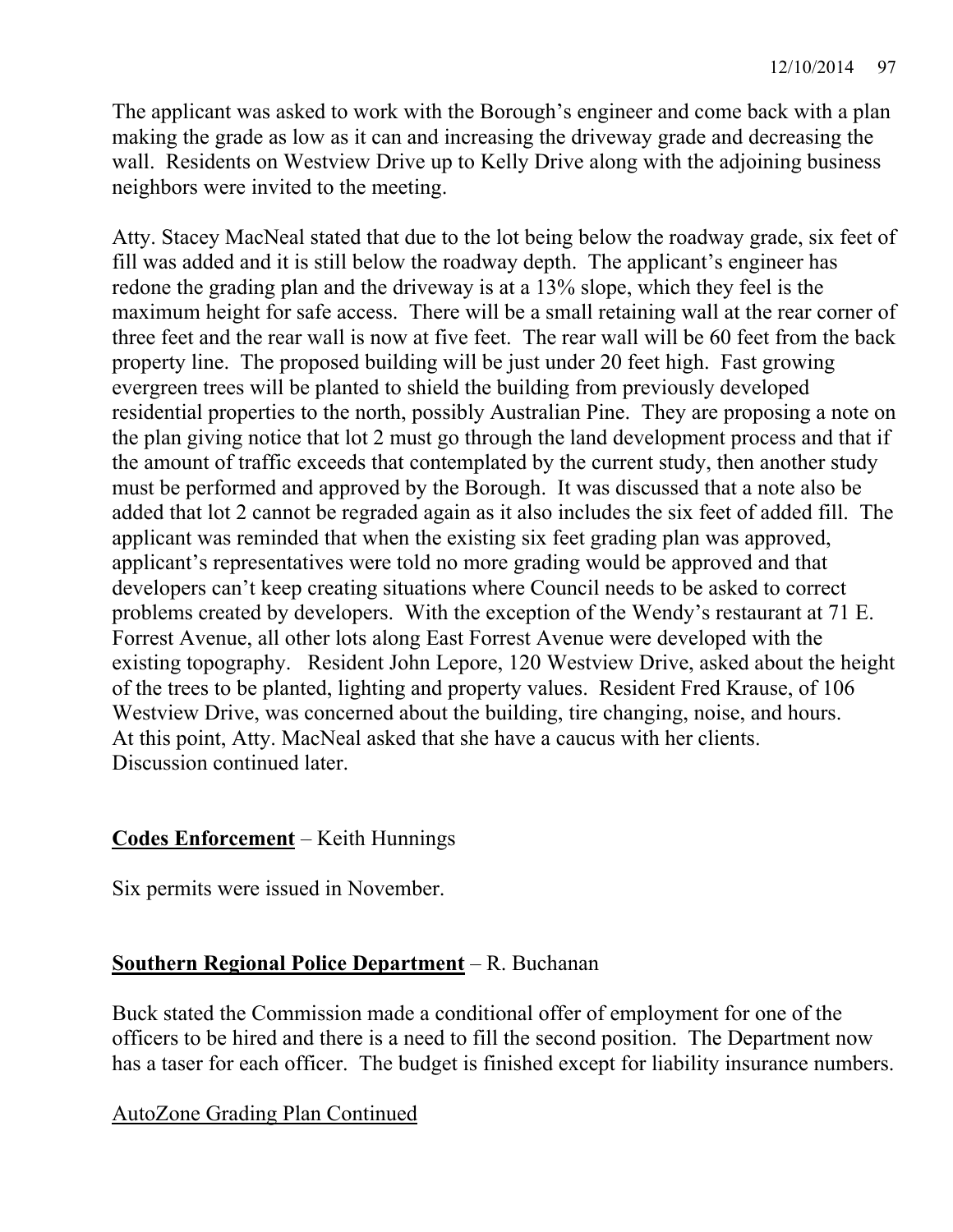Atty. MacNeal stated her client is willing to add a note to the plan that no further fill will be added to lot 2 and that they will be withdrawing the existing land development plan and submit a new plan. R. Buchanan asked about whether the pond was made deeper per the Zoning Hearing Board decision. The applicant was also reminded to be careful with the lighting on the plan. It was noted that the prior decision of the Zoning Hearing Board relative to wellhead protection issues must be resolved favorably.

E. Stoley moved to approve the revised submitted grading plan contingent on a note being added that there will not be any further grading/fill to lot 2; a note that advises the developer of lot 2 must address traffic flow that will use the access on lot 1 and that if the flows exceed the existing study, a new study must be done and approved by the Borough; if any additional dirt will be brought in that it meet the DEP requirements for clean fill and match the existing soil, tested and approved by Eng. Lipinski before it is brought in; the buffer trees to be planted at the maximum height available; and no right of approval exists in the revised grading plan approval relative to the Zoning Hearing Board's decision denying approval under the Wellhead Protection Ordinance, which decision still requires complete resolution under terms acceptable to the Board and Borough. R. Buchanan seconded. The motion carried with one opposition, E. Stoley.

# **Water & Sewer** – R. Buchanan

## Sewer Rate Increase

The sewer rates were decreased too much two years ago and in order to complete some projects that will include the wet well at the Deer Creek pump station, the amount of \$150,000.00 needs to be raised. The residential flat rate will increase from \$40.00 to \$45.00 and the commercial/industrial flat rate will increase from \$60.00 to \$70.00.

## Tolna Junction Sewer Line Replacement

The sewer line replacement at Windy Hill Road and Tolna Junction Lane began on October 6 and developed many obstacles. After the project started, Omega Rail Management became involved and stated that under the License Agreement, certain procedures should have been followed. James R. Holley & Associates completed the application required under the license agreement. The work is finished but there were change orders totaling \$37,000.00 which were disputed and are now \$26,785.00. The base bid amount was \$51,400.00 (\$76,060.00). The Borough's share is 2.6% of \$71,660.00 or \$1,863.16.

R. Buchanan moved to pay the amount of \$1,863.16 to DeTraglia Excavating for the Borough's share.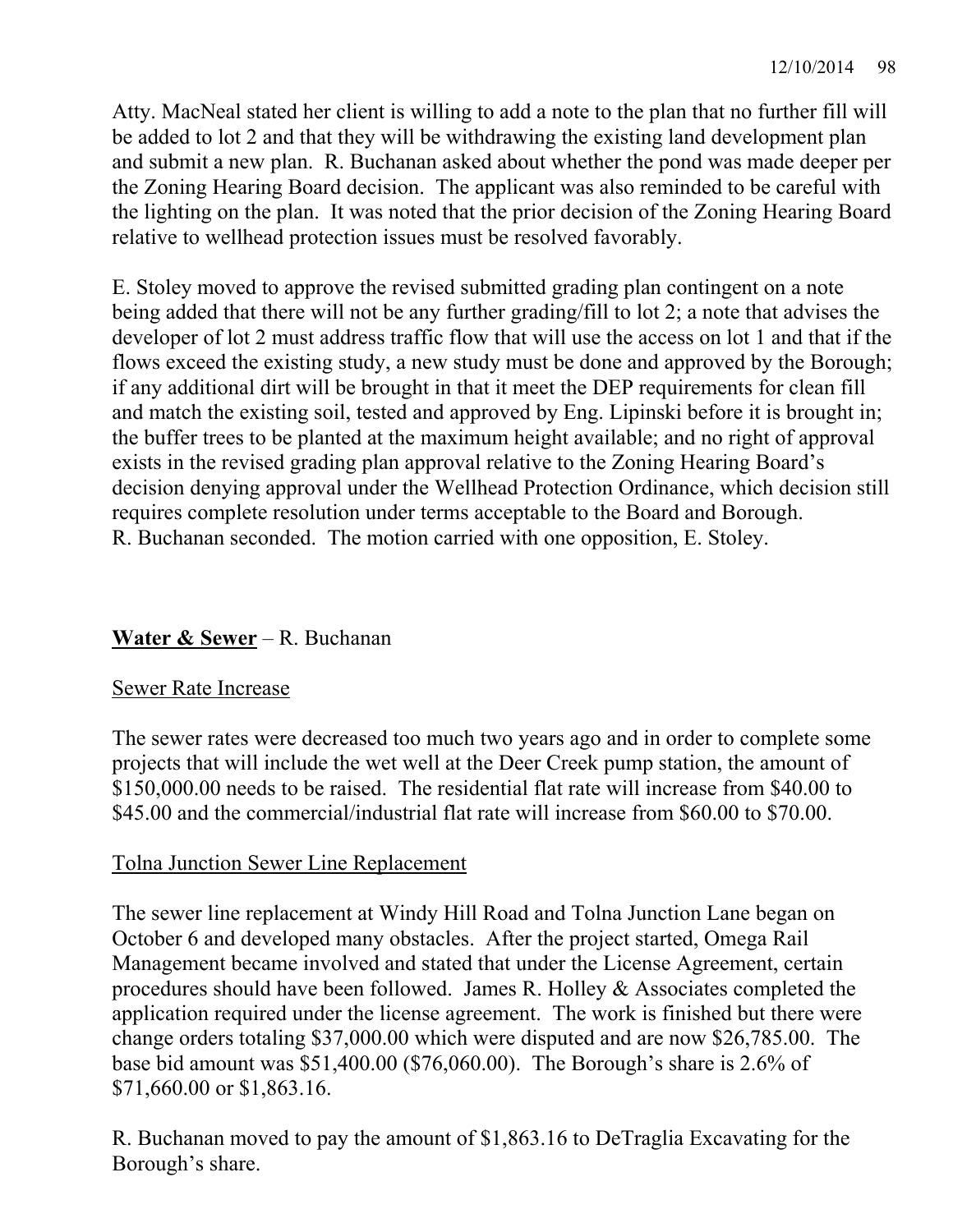E. Stoley seconded. The motion carried with all in favor.

## AMP Water Tank Inspection

When the inspectors arrived, there was too much ice in the tank and they didn't feel comfortable doing the full inspection, inside and out, so it will be done next year at the same price.

## Gunpowder Falls Brewery

The brewery's sample results were not compliant with regards to pH, copper and zinc. The Municipal Authority will discuss this at the January meeting.

## Deer Creek Pump Seal Issue

The Public Works Department developed a problem with the sewer pump seal at the Deer Creek sewer pump station. The pump seal was stuck together like an adhesive was dumped into the system. The problem seems to have gone away but the Department is still flushing the seal with fresh water.

### Meter Change Out Program

The supplier is not exchanging the inside workings of the meters any longer and the new meter has plastic parts. Old metal meters will be recycled with the funds being turned into the Borough to be deposited toward purchase of other meters.

## Susquehanna River Basin Commission Letter

The Commission has sent a letter offering technical and financial assistance in repermitting wells.

# **Public Roads & Lighting** – Eric W. Stoley

### Speed Limit Signs

Speed limit signs were placed on Holiday Drive, Cassidy Drive, and Sundance Court.

## Kreeger Avenue Tree Trimming

The resident will not allow the tree to be trimmed in order to gain access to clear the alley for snow removal. The alley cannot be closed as the property owner at 21 North Main Street has a right-of-way across the property at  $17 - 19$  North Main Street into the alley.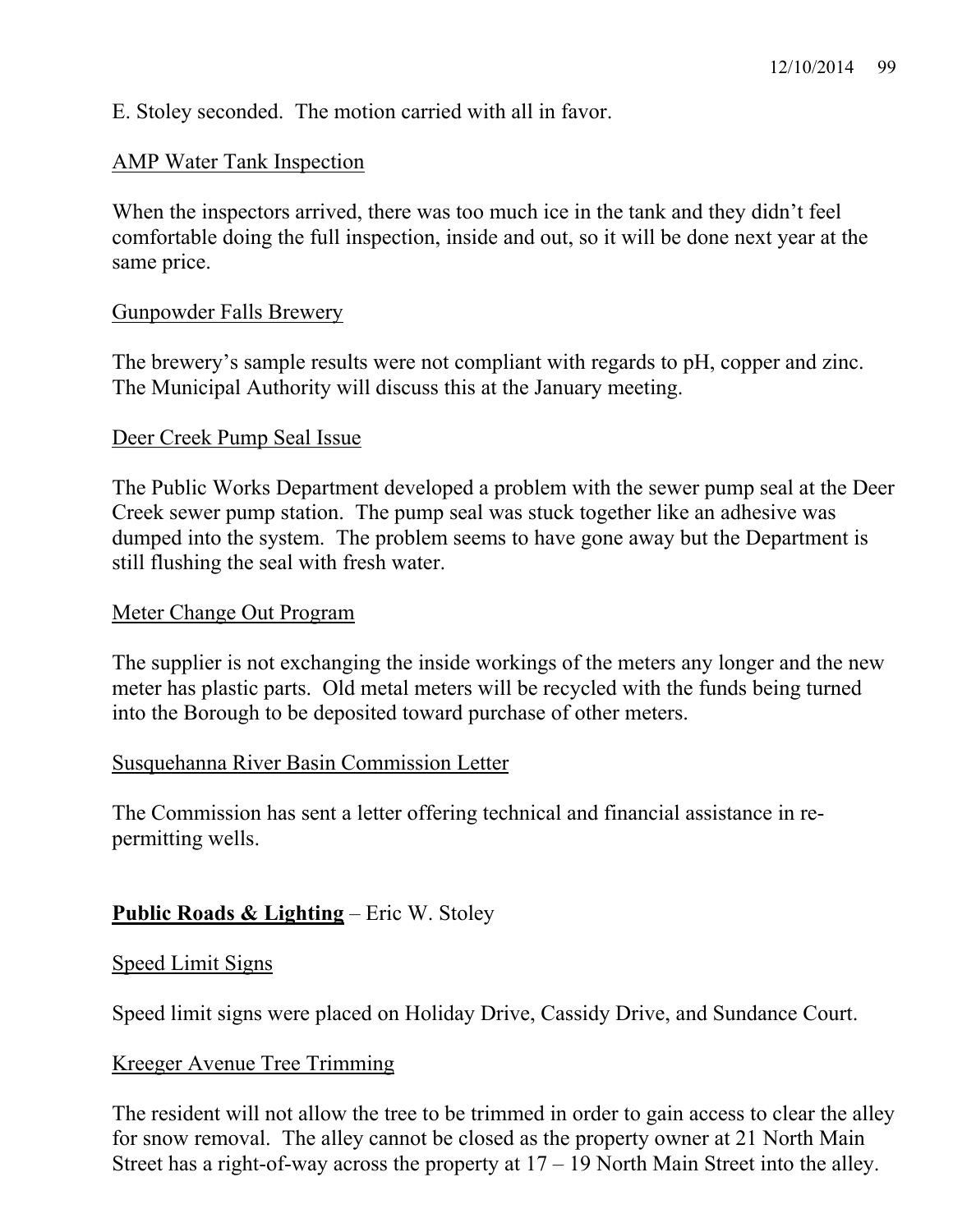The Secretary was asked to send a letter that the tree either be trimmed by the Public Works Department or the property owner may have it trimmed.

## Road Salt Supply

We are being told that there will more than likely be a salt shortage this winter. We have received two loads already.

## **Public Lands, Buildings and Finance** – Christopher M. Skoglind

### Defined Benefit Policy

- C. Skoglind moved to adopt the defined benefit policy.
- C. Munch seconded. The motion carried with all in favor.

## Preliminary 2015 Budget

C. Skoglind moved to adopt the preliminary 2015 budget. E. Stoley seconded. The motion carried with all in favor. The budget includes a .42 millage rate fire tax.

## New Repeater Radio

The 20 year-old radio failed last week. A replacement has been secured for \$2,100.00.

C. Skoglind moved to approve payment in the amount of \$2,100.00 for the new repeater. F. Arbogast seconded. The motion carried with all in favor.

## **ENGINEER'S REPORT**

### Johnson Controls

The company is moving forward as they want to break ground by the end of the year. The NPDES permit was submitted to DEP and there are over 90 comments.

## **SOLICITOR'S REPORT**

Year-end Ordinances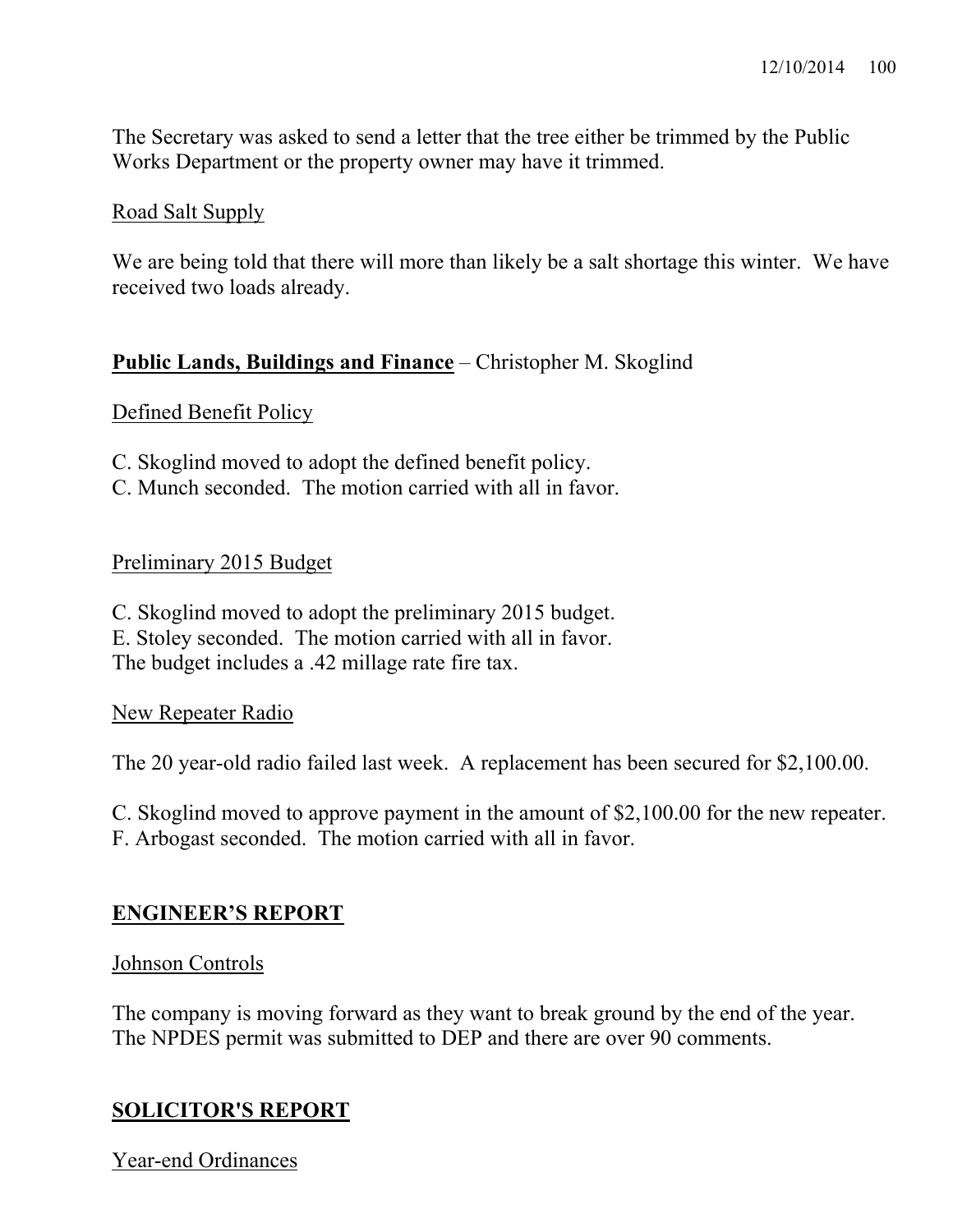Sol. Rehmeyer prepared the year-end tax ordinances for adoption on December 29. He will also prepare a resolution to increase the sewer rates.

### Dangerous Trees and Buildings

Model ordinances were supplied last month.

### Deputy Tax Collector

Tax collector, Judy Kroh, stated that under Act 164 she must appoint a deputy by January 26. Sol. Rehmeyer will research the Act to see if another tax collector could be appointed.

## **Public Safety, Welfare and Personnel** – Fred W. Arbogast

## Appointment of Second Deputy EMA

F. Arbogast moved to appoint Byron Wilson of 76 Messina Court as the second deputy for EMA.

R. Buchanan and E. Stoley seconded. The motion carried with all in favor.

## Appointment of Security Officer for EMA

F. Arbogast moved to appoint Mike (Dick) Caum of Virginia Avenue as the EMA's security officer.

R. Buchanan seconded. The motion carried with all in favor.

## **Secretary's Report** – Cindy L. Bosley

The Secretary reminded all of the December 29 year-end meeting. E. Stoley and C. Skoglind will not be in attendance but will be available via cell phone if necessary for a quorum.

## **York Adams Tax Bureau** –

## **Subdivision, Land Development and Zoning** – Eric W. Stoley

The final Apple Tree Court plan and the Thompson minor subdivision plan will be in front of Council in January.